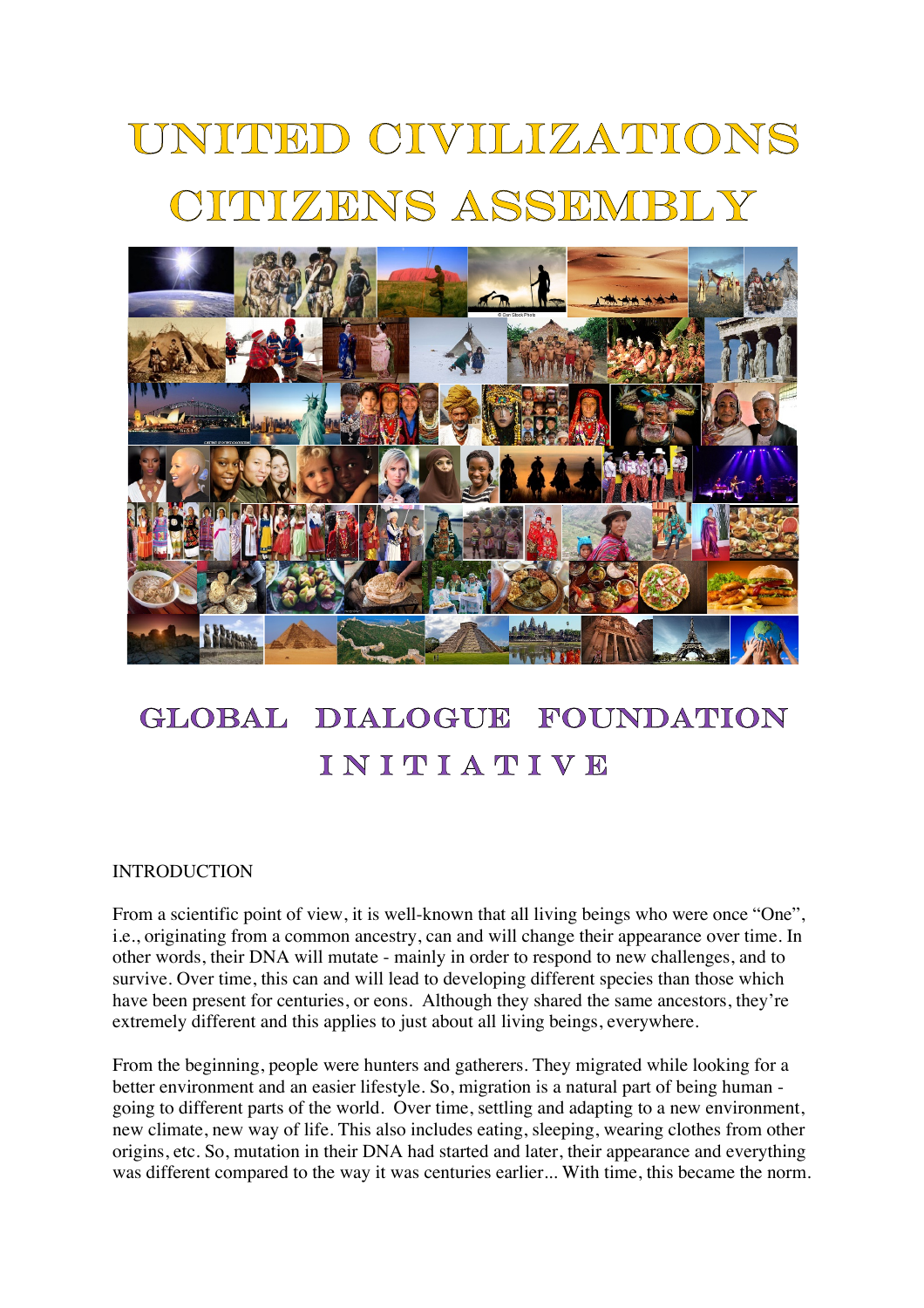But, because of a lack of knowledge, people looked towards each other as different types of humans - e.g., as enemies of each other. Sometimes, without any reason, but to demonstrate their strength and insist on who is in charge of their territory.

This course has been following humans all the way through time, even until now. But, thanks to science, and religions-who were the gate-keepers of morals, ethics, knowledge, health, etc., until science arrived, we have the knowledge and ability to share and see each other as equals and operate with equal opportunity for everything and everywhere. E.g., for progress inhabiting the world with respect towards each other - not just tolerance, which is very different. Respect comes out of knowing each other, tolerance and trust, and living as good neighbours. Simply stated..., if there is a fire in the neighbourhood, it will also affect the others.

The above was explained from a scientific point of view, but also from everyday life which is close to everyone. So, everyone can make friends and respect each other. This is the future. Our future, with dialogue towards universal, inclusive society. Universal brotherhood. On the contrary is destruction, terror and the end of everything and all forever.

So, where there is dialogue, there is peace. Where there is peace there is culture. Where there is culture, there is progress. It's time to go together, towards the long long longing goal - Peace, Harmony, Progress, Respect..., Simply Universal Brotherhood of Man on Earth.

## MAIN GOALS

United Civilizations - Citizens Assembly Initiative is a part of GDF, therefore in close relation with everything in GDF and Unity in Diversity, etc., Although they goals will expand in the future according to the needs of the new time and the members, i.e., the global community, they are now concentrated on:

1- World Civil Society-Universal Dialogue-GDF Sectors http://www.globaldialoguefoundation.org/world\_civil\_society-universal\_dialoguegdf\_sectors.html

UNIVERSAL DIALOGUE - GDF SECTORS (LINKS TO RELATED ARTICLES)

- > Family
- > Science, Research & Technology
- > Health
- > Environment
- > Cultures, Civilisations & Ethnicity
- > Citizens, Organisations & Community
- > Religion, Faith & Traditional Faiths
- > Education
- > Faith, Religion & Science
- > GDF and Related News

2- Unity in Diversity http://www.globaldialoguefoundation.org/unity\_in\_diversity.html